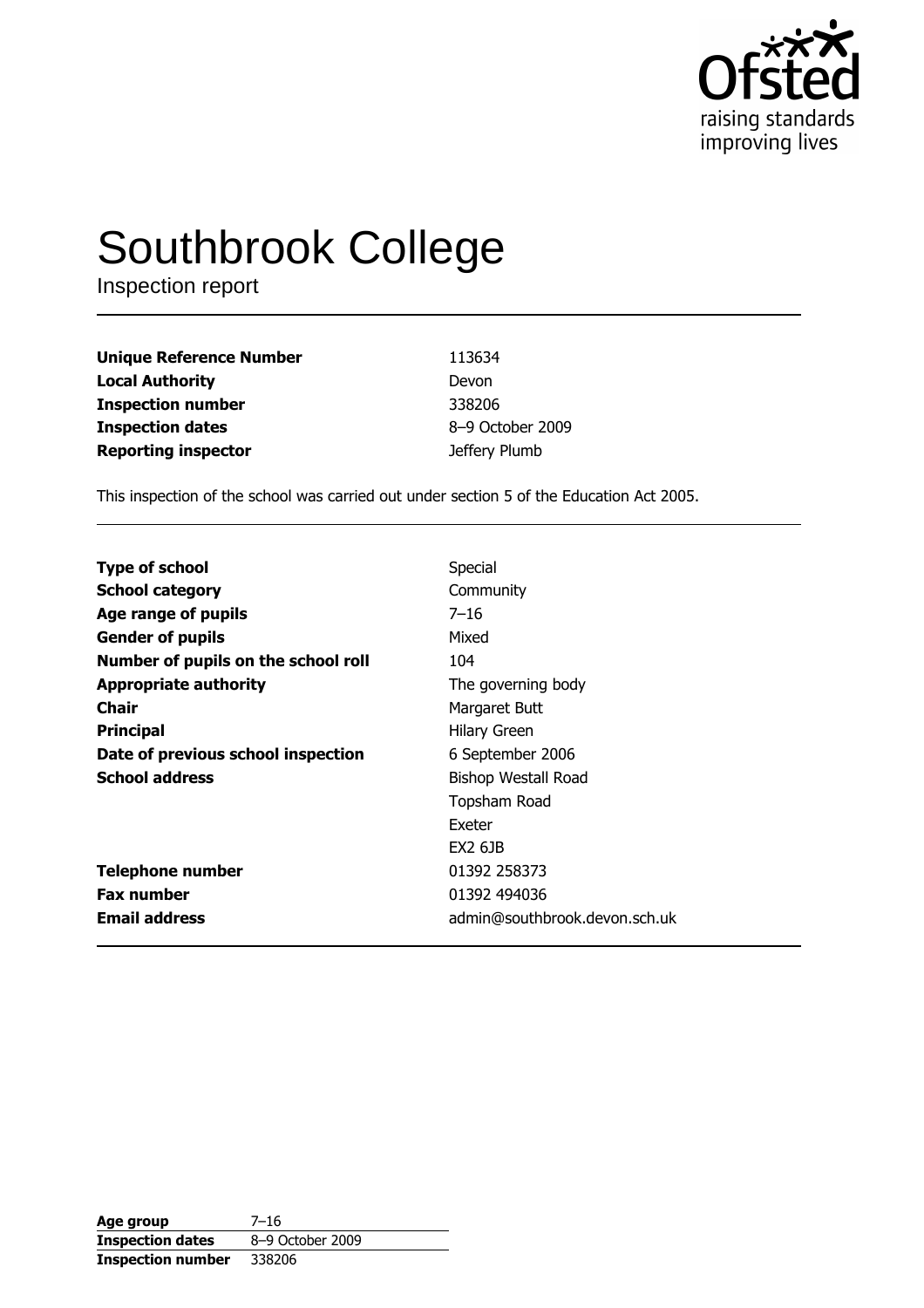The Office for Standards in Education, Children's Services and Skills (Ofsted) regulates and inspects to achieve excellence in the care of children and young people, and in education and skills for learners of all ages. It regulates and inspects childcare and children's social care, and inspects the Children and Family Court Advisory Support Service (Cafcass), schools, colleges, initial teacher training, work-based learning and skills training, adult and community learning, and education and training in prisons and other secure establishments. It rates council children's services, and inspects services for looked after children, safequarding and child protection.

Further copies of this report are obtainable from the school. Under the Education Act 2005, the school must provide a copy of this report free of charge to certain categories of people. A charge not exceeding the full cost of reproduction may be made for any other copies supplied.

If you would like a copy of this document in a different format, such as large print or Braille, please telephone 08456 404045, or email enquiries@ofsted.gov.uk.

You may copy all or parts of this document for non-commercial educational purposes, as long as you give details of the source and date of publication and do not alter the documentation in any way.

Royal Exchange Buildings St Ann's Square Manchester M2 7LA T: 08456 404045 Textphone: 0161 618 8524 E: enquiries@ofsted.gov.uk W: www.ofsted.gov.uk © Crown copyright 2009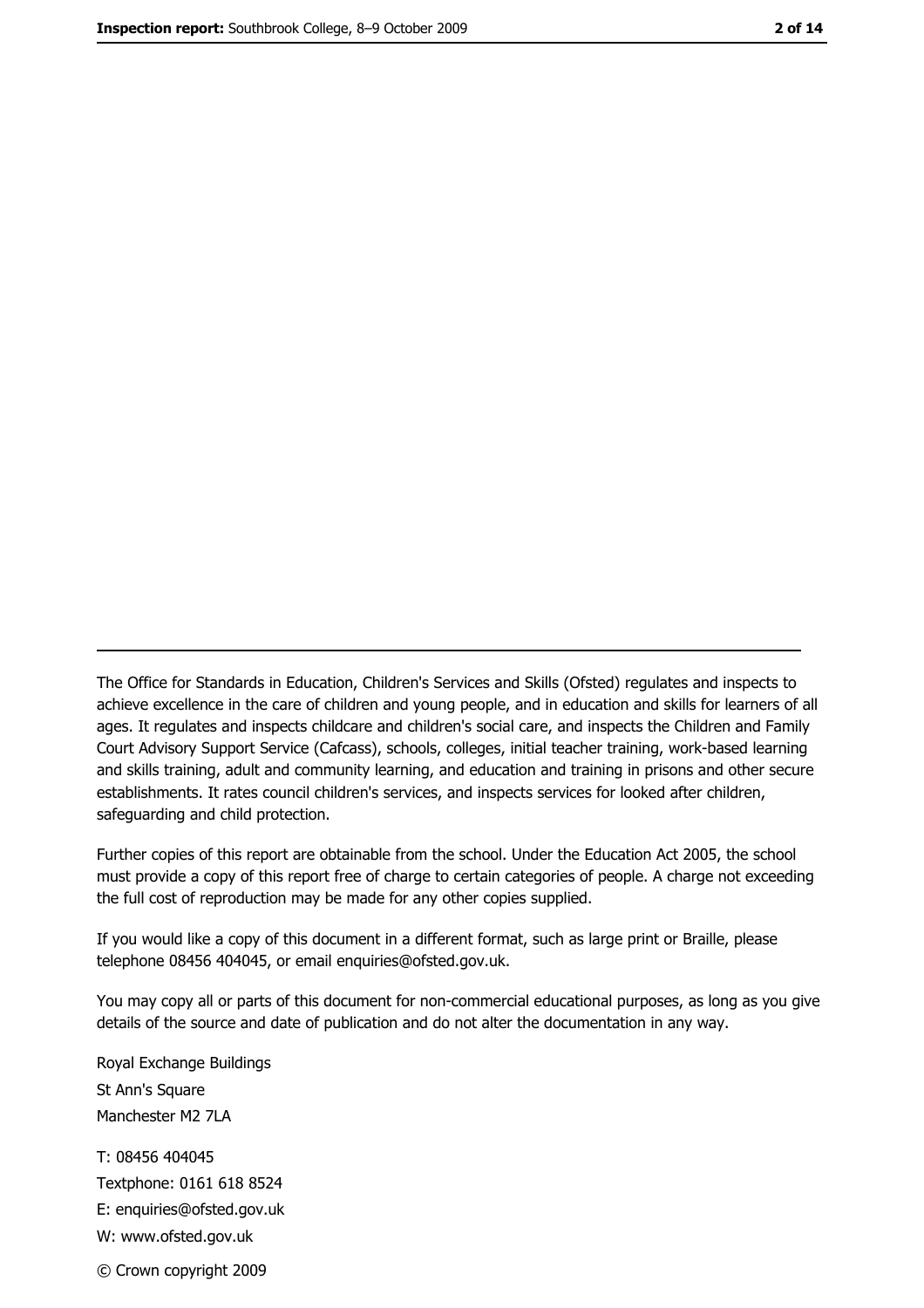# **Introduction**

This inspection was carried out by two additional inspectors. Inspectors visited 18 lessons and held meetings with the chair of the governing body and a parent governor, students, parents, staff focus groups, the college's pastoral support worker and members of the senior leadership team. They observed the college's work, and looked at a wide range of evidence, including data on students' progress, attendance data, exclusion data, students' individual education and behavioural plans, care plans, curriculum documents, risk assessments, safeguarding policies, the college's development plan, two case studies of vulnerable students and 30 parent questionnaires. They spent time looking at the transport arrangements at the end of the day, looked at the college's plans to develop an allotment and carefully examined the college's strategic plan to promote community cohesion.

The inspection team reviewed many aspects of the college's work. It looked in detail at the following:

- the progress of different special education and/or disability groups provided for by  $\blacksquare$ the college
- the support for students with challenging behaviours associated with their special  $\blacksquare$ educational needs
- the integration of the very few Key Stage 2 pupils in Year 7 classes  $\blacksquare$
- the college's curriculum and linked accreditation opportunities  $\blacksquare$
- the college's strategy and planning to promote community cohesion.  $\blacksquare$

## Information about the school

Southbrook College provides education for students with moderate learning difficulties; severe learning difficulties; behavioural, emotional and social difficulties; or an autistic spectrum disorder. There are two Year 6 pupils on roll who are integrated in lessons with Year 7 students. All students have a statement of special educational need and the large majority are boys. Almost all students are of White British origin and very few come from families where English is not the home language. The proportion of pupils entitled to free college meals is in line with the national average. Students come from a wide catchment area within the county of Devon. The college provides extended services which include a breakfast club, a youth club, an after-school club, parent workshops and training, and counselling programmes. Outreach work includes partnerships with local primary, secondary and special schools, with expertise offered by an advanced skills teacher, outreach teachers and a special educational needs coordinator, particularly in supporting students with behavioural, emotional and social difficulties and with autistic spectrum disorder. The college was granted specialist status for cognition and learning in September 2007.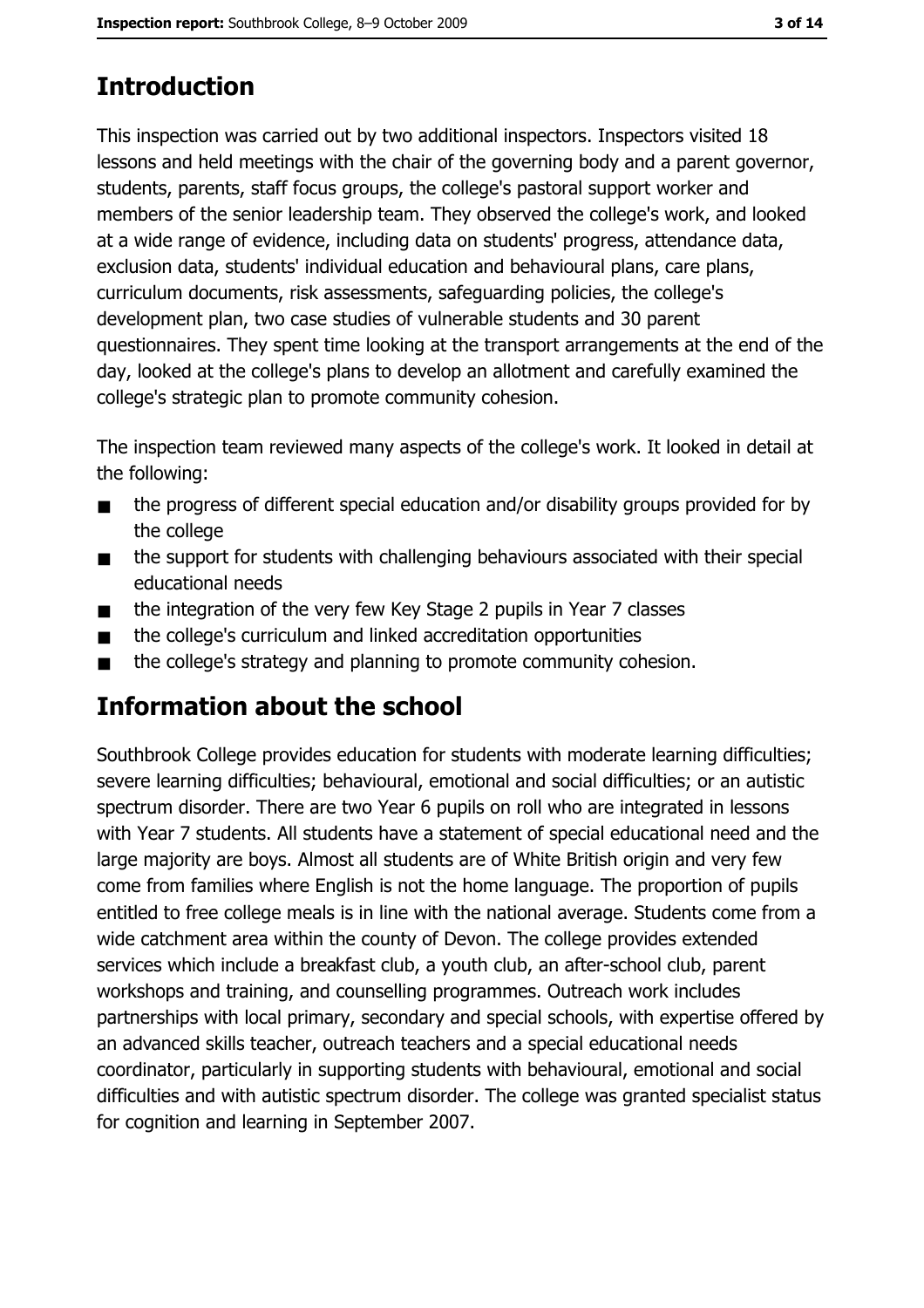# **Inspection judgements**

## Overall effectiveness: how good is the school?

## The school's capacity for sustained improvement

## **Main findings**

Southbrook College provides an outstanding quality of education. Barriers to learning for students, which are related to their special educational needs and/or disabilities, are successfully removed, with the result that the vast majority of students make outstanding progress and exceed their challenging annual achievement targets. The college uses its specialist status for cognition and learning to provide outreach support for students with special educational needs and/or disabilities who attend mainstream schools and for their families. It provides very high-quality support, particularly for teachers in those schools who work with pupils with autistic spectrum disorder and complex behavioural needs.

Teaching sparkles and successfully fires up the students to learn. An innovative, relevant and personalised curriculum enables students to leave equipped with the skills required to access further education courses, which opens up doors to meaningful employment for them. The vast majority of students with complex speech and language difficulties and behaviours linked to their frustration in not being able to communicate effectively are incredibly well supported within this college. They progress in their learning, as a parent governor said, 'with leaps and bounds'. As students gain confidence, they take off with their learning. By the end of Key Stage 4, the vast majority of students attain creditable GCSE passes and valuable vocational qualifications. Measured against their starting points, this represents outstanding achievement. Rigour and enthusiasm on the part of a dedicated staff team, and a commitment to helping every student reach her or his full academic and personal potential, lie at the heart of this very successful college.

The principal and her dedicated staff team work ceaselessly to ensure that every student becomes a rounded and responsible citizen who enters adult life with the skills required to hold down a job and to be included with dignity and respect in society. This vision is realised for the vast majority of students. Analysis of the college's performance in every area of its work is thorough, detailed and evidence-based. Decisive actions, such as modifications to the system for tracking students' progress and to the curriculum, result in raising achievement. However, the implementation of the strategy to raise students' awareness of community cohesion is at an early stage of development and not yet fully bedded down within the college. Based on the very significant improvements since the last inspection and the impact of recent decisive actions to improve students' achievement ' such as the special educational needs coordinator's work with students struggling with their speech and language, and curriculum programmes targeted at re-engaging disaffected students 'the capacity for sustained improvement and the value for money provided by the college are outstanding.

| ٦ |
|---|
|   |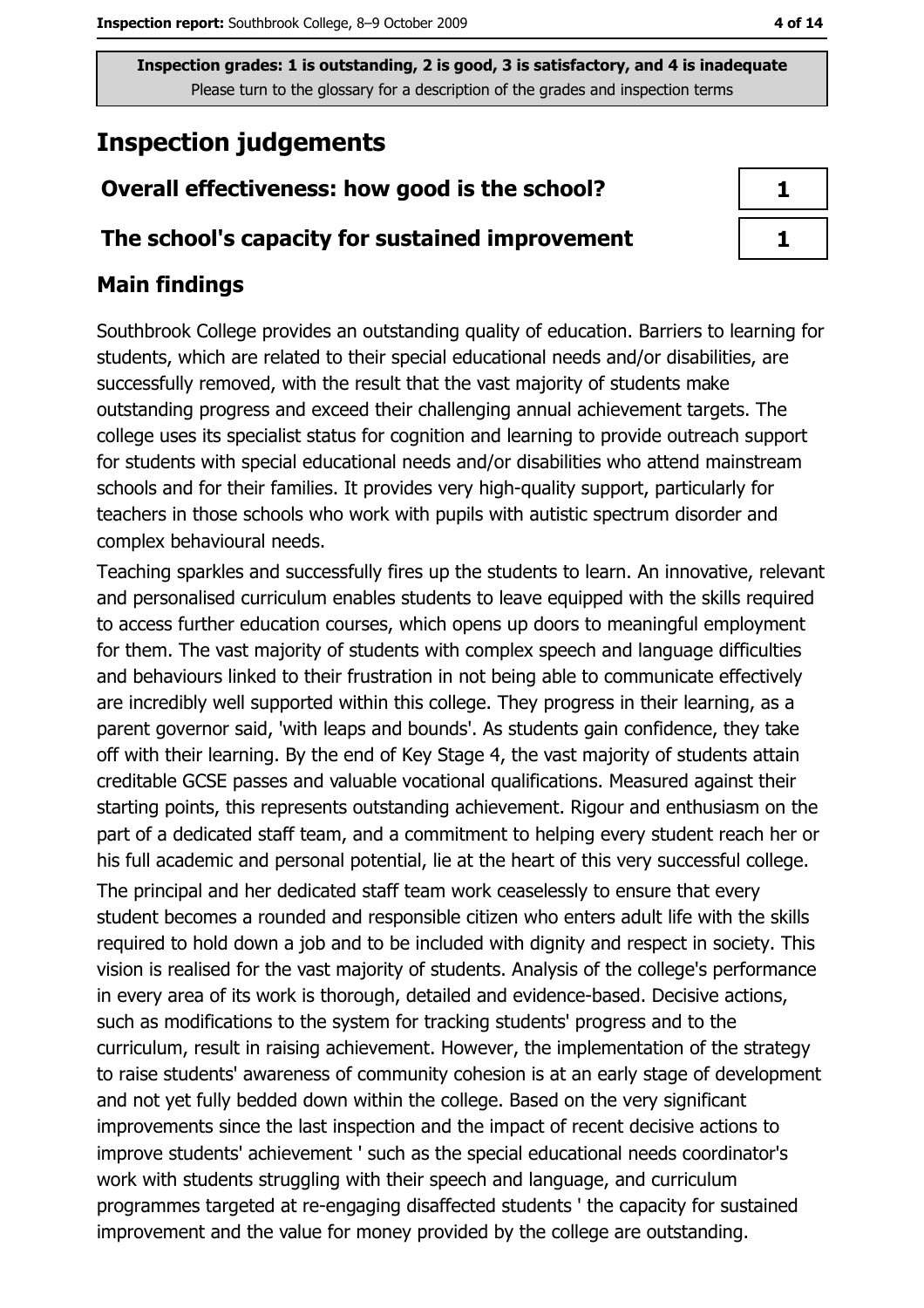## What does the school need to do to improve further?

Embed the college strategy for community cohesion by ensuring that there is  $\blacksquare$ detailed and effective mapping of the rich variety of activities which promote community cohesion and fully incorporate them into the college's planning.

#### **Outcomes for individuals and groups of pupils**

All students make at least good progress with their learning in lessons, and their achievement over time is outstanding. Most students enter the college with standards well below the national average, reflecting their special educational needs and associated complex behaviours which are an obstacle to their learning, but there are a few students with autistic spectrum disorder whose levels of attainment are close to the national average. All students are rigorously challenged in their learning and exceptionally well supported in overcoming behavioural difficulties associated with their special educational needs. Consequently, achievement in English, mathematics, and information and communication technology is outstanding. Entry Level qualifications and GCSE passes in a wide range of subjects, measured against students' starting points, are very good. In art, students excel in GCSE and a few reach standards above the national average. Students also successfully achieve nationally recognised accreditation in a wide range of vocational subjects. By the time they move on to further education colleges, they are very well equipped for their next steps in learning. The few Year 6 pupils make outstanding progress, as do the students in public care.

Outstanding enterprise projects, coupled with extremely relevant work experience placements, enable students to acquire successfully the important literacy, mathematical and life skills required for them to take their place as confident young people in the adult world. Overwhelmingly, students enjoy coming to the college and this contributes to their good attendance. Their behaviour is good. Their involvement in decision making is outstanding and they make a very positive contribution to both the college and the wider community. The vociferous college council has, through its voice and actions, significantly improved the playground areas. Students have an excellent understanding of the need to take regular exercise and the importance of choosing to eat healthy foods. They understand that smoking and drinking too much alcohol lead to poor health. Students told inspectors that they feel safe at college and know who to go to with any problems they may have. Students' spiritual, moral, social and cultural development is outstanding. They are considerate of each other's views and beliefs and have an incredibly well-tuned sense of what is right and what is wrong.

These are the grades for pupils' outcomes

 $\mathbf{1}$ 

 $\overline{1}$  The grades for attainment and attendance are: 1 is high; 2 is above average; 3 is broadly average; and 4 is low.

<sup>\*</sup> In some special schools inspectors do not make a judgement about attainment in relation to expectations of the pupils' age.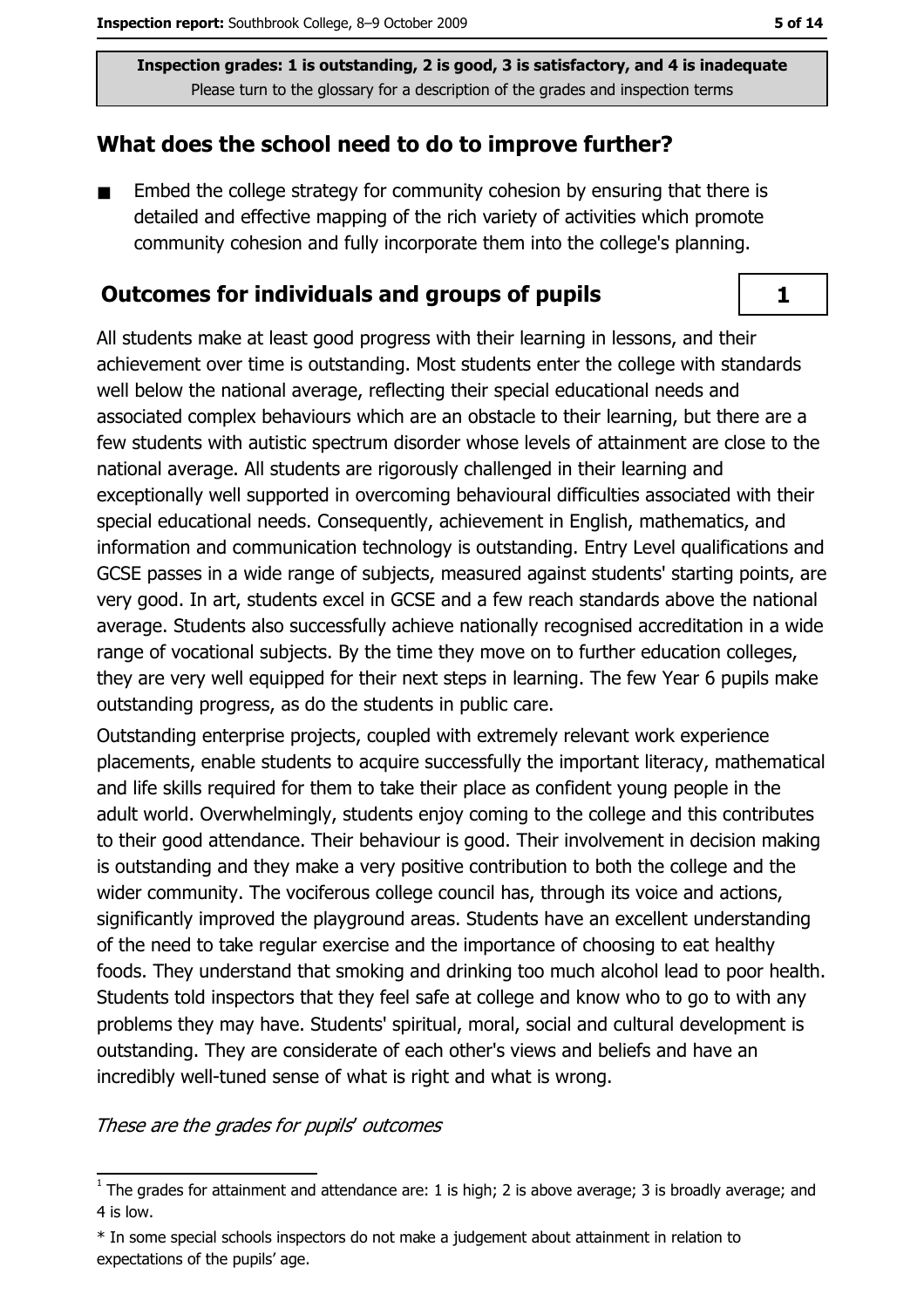| Pupils' achievement and the extent to which they enjoy their learning                                                     |   |  |
|---------------------------------------------------------------------------------------------------------------------------|---|--|
| Taking into account:<br>Pupils' attainment <sup>1</sup>                                                                   |   |  |
| The quality of pupils' learning and their progress                                                                        | 1 |  |
| The quality of learning for pupils with special educational needs and/or<br>disabilities and their progress               |   |  |
| The extent to which pupils feel safe                                                                                      |   |  |
| <b>Pupils' behaviour</b>                                                                                                  |   |  |
| The extent to which pupils adopt healthy lifestyles                                                                       |   |  |
| The extent to which pupils contribute to the school and wider community                                                   |   |  |
| The extent to which pupils develop workplace and other skills that will<br>contribute to their future economic well-being |   |  |
| Taking into account:<br>Pupils' attendance <sup>1</sup>                                                                   |   |  |
| The extent of pupils' spiritual, moral, social and cultural development                                                   |   |  |

#### How effective is the provision?

The overwhelming majority of lessons are exceptionally well planned to meet the needs of pupils and so accelerate their learning and development. Expert subject knowledge, coupled with sensory activities, engage students' interest and raise their achievement. Teaching assistants are very effective at supporting students' learning in lessons. Teaching in art is consistently outstanding and contributes to the excellent learning and high achievement of students in this subject. In almost all lessons assessment of what students know and can do is used to challenge students and so move them on rapidly in their learning. In an outstanding Year 9 English lesson, brisk teaching, excellent relationships, very effective questioning and excellent visual cues resulted in all students exceeding their speech and language targets while gaining a very good knowledge and understanding of Macbeth. In a Year 7 mathematics lesson, peer mentoring by high-achieving students, while working collaboratively in a group, enabled other students to make rapid gains in their partitioning skills. Occasionally teachers talk for too long at the start of the lesson and do not pay sufficient attention in their planned activities to the small next steps of learning required by each student in the class. On these rare occasions students' learning is slowed.

The flexibly planned, tailor-made curriculum programmes meet students' needs exceptionally well. Key Stage 4 pupils are successfully engaged with learning and gain relevant vocational qualifications which equip them with the skills required for further education and employment. Specific programmes to engage disaffected students, such as a health and beauty course targeted at a group of girls who had lost interest in learning, are outstanding. They lead to improved attendance, increased motivation in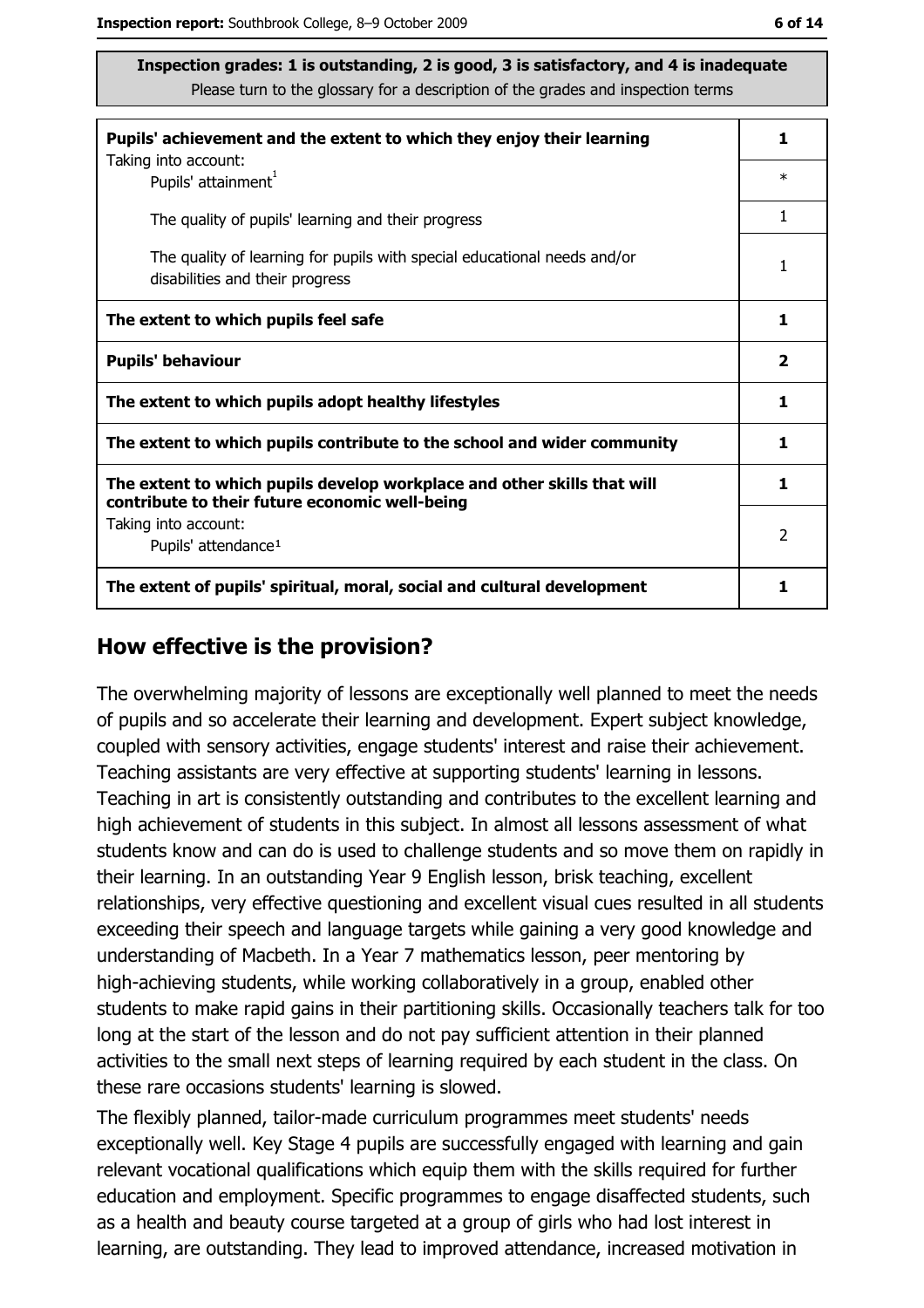learning and valuable external accreditation. A fully inclusive physical education programme makes a very valuable contribution to students' fitness. Pathways are provided for them, through the extended curriculum programme, to continue with their sporting and musical interests when they leave college. Therapy is fully integral into the curriculum. For example, excellent programmes designed by the speech therapist are used very effectively by the special educational needs coordinator to help students gain confidence and increased fluency in speaking. Multi-sensory and visual curricula in both English and mathematics contribute very significantly to raising students' achievement. Very effective collaborative working between the college and a wide range of external agencies ensures that students' care needs are exceptionally well met. As required, students have intimate care plans and detailed personalised behaviour plans. These plans ensure that all students are treated with dignity and become increasingly independent in their learning, especially as they begin to take responsibility for managing their own behaviour. Transition arrangements are outstanding. External careers guidance and support ensure that all students are appropriately placed for the next step in their education when they leave the college. Work with families is innovative and provides parents and carers with practical and most helpful advice in supporting the learning of their children. Induction procedures for new students are outstanding.

| The quality of teaching                                                                                    |  |
|------------------------------------------------------------------------------------------------------------|--|
| Taking into account:                                                                                       |  |
| The use of assessment to support learning                                                                  |  |
| The extent to which the curriculum meets pupils' needs, including, where<br>relevant, through partnerships |  |
| The effectiveness of care, guidance and support                                                            |  |

## How effective are leadership and management?

The principal and her dedicated staff team share a clear vision which focuses on removing obstacles to learning for students with special educational needs and/or disabilities and promoting successful learning for them. Evidence shows that this vision is realised, as students are included fully with their mainstream peers in an exciting range of off-site college courses and a wide range of sporting and musical activities in the community. There is a ceaseless drive to improve the quality of provision and inclusion opportunities for the students. Equality of opportunity for all students is a core value of this college. Rigour lies at the heart of this learning community where the staff team have created a 'can do' culture for all students and where expectations are high. Middle managers are highly skilled and accelerate learning for students in their specialist subject areas. Very effective systems and procedures are in place to ensure that students are secure and safe. At the time of the inspection, child protection procedures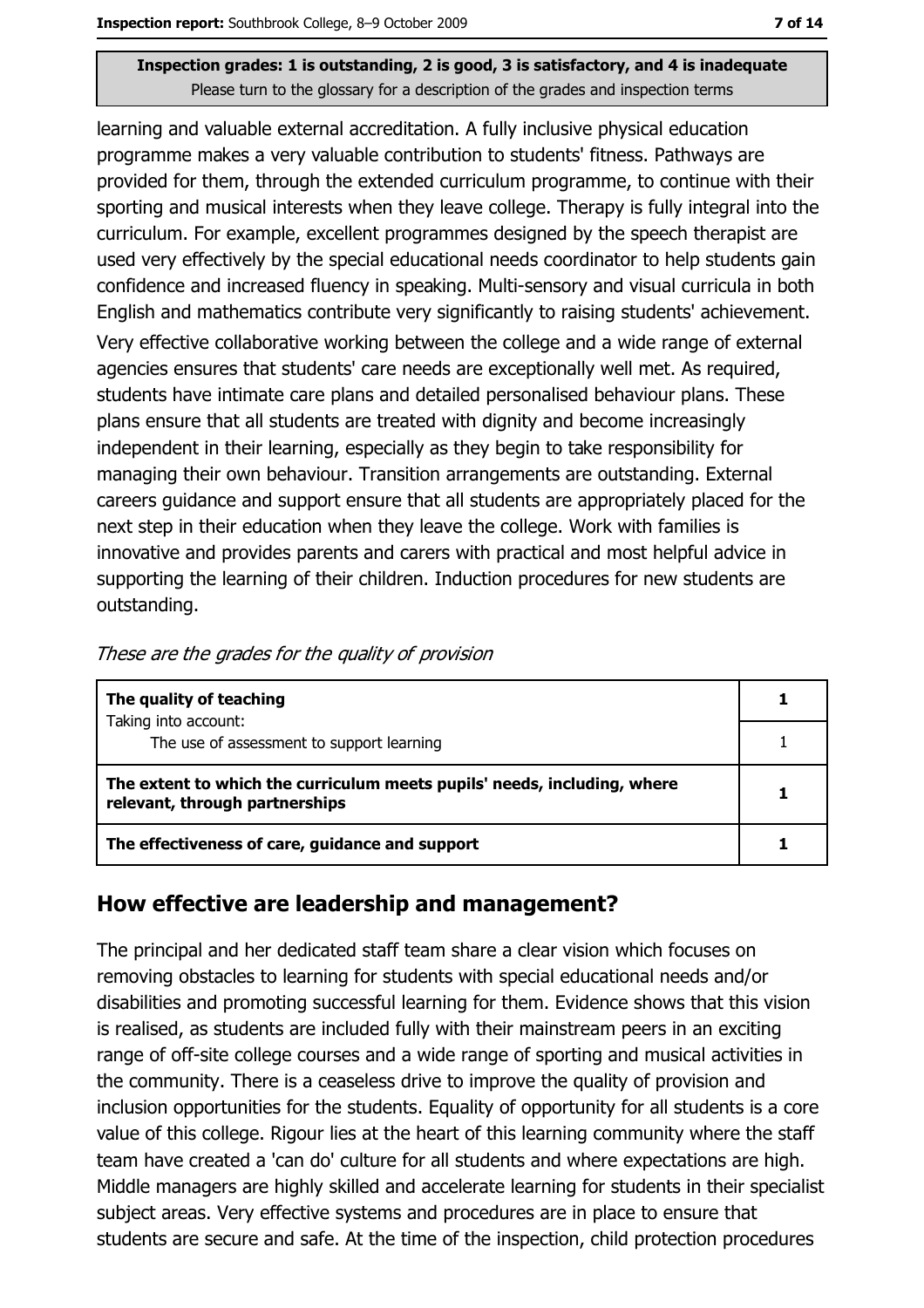met government regulations. Risk assessments, including of students' medical and behavioural needs, are detailed and thorough.

The college has very effective partnerships with local businesses and an extensive range of external support agencies which support students' learning and personal development exceptionally well. The college's pastoral worker is an effective link with parents and carers and provides families with good support.

Provision for community cohesion is well planned. A thorough audit has been completed and an action plan drawn up, but elements of it are yet to be ratified by the whole governing body. The students successfully engage in a wide range of community cohesion activities at college, local, national and global levels. Links between the activities and the impact they have on students' learning are good, but they are insufficiently mapped and embedded in the college's planning systems. Governance is outstanding. Systems for self-evaluation are very effectively monitored and decisive actions are taken to drive improvement. The governing body is highly skilled and provides an extremely effective balance of challenge and support to the college.

| The effectiveness of leadership and management in embedding ambition and<br>driving improvement                                                                     |                |  |
|---------------------------------------------------------------------------------------------------------------------------------------------------------------------|----------------|--|
| Taking into account:<br>The leadership and management of teaching and learning                                                                                      |                |  |
| The effectiveness of the governing body in challenging and supporting the<br>school so that weaknesses are tackled decisively and statutory responsibilities<br>met | 1              |  |
| The effectiveness of the school's engagement with parents and carers                                                                                                | $\overline{2}$ |  |
| The effectiveness of partnerships in promoting learning and well-being                                                                                              | 1              |  |
| The effectiveness with which the school promotes equality of opportunity and<br>tackles discrimination                                                              | 1              |  |
| The effectiveness of safeguarding procedures                                                                                                                        | 1              |  |
| The effectiveness with which the school promotes community cohesion                                                                                                 |                |  |
| The effectiveness with which the school deploys resources to achieve<br>value for money                                                                             |                |  |

These are the grades for leadership and management

## **Views of parents and carers**

Returns of the Ofsted questionnaire indicate that most parents are pleased with what the college achieves for their children. Their views are exemplified by the comment, 'A highly motivated, talented and caring staff who are doing an excellent job.' However, a few parents expressed a concern about the way in which the college manages students with challenging behaviour. During the inspection, the inspection team found that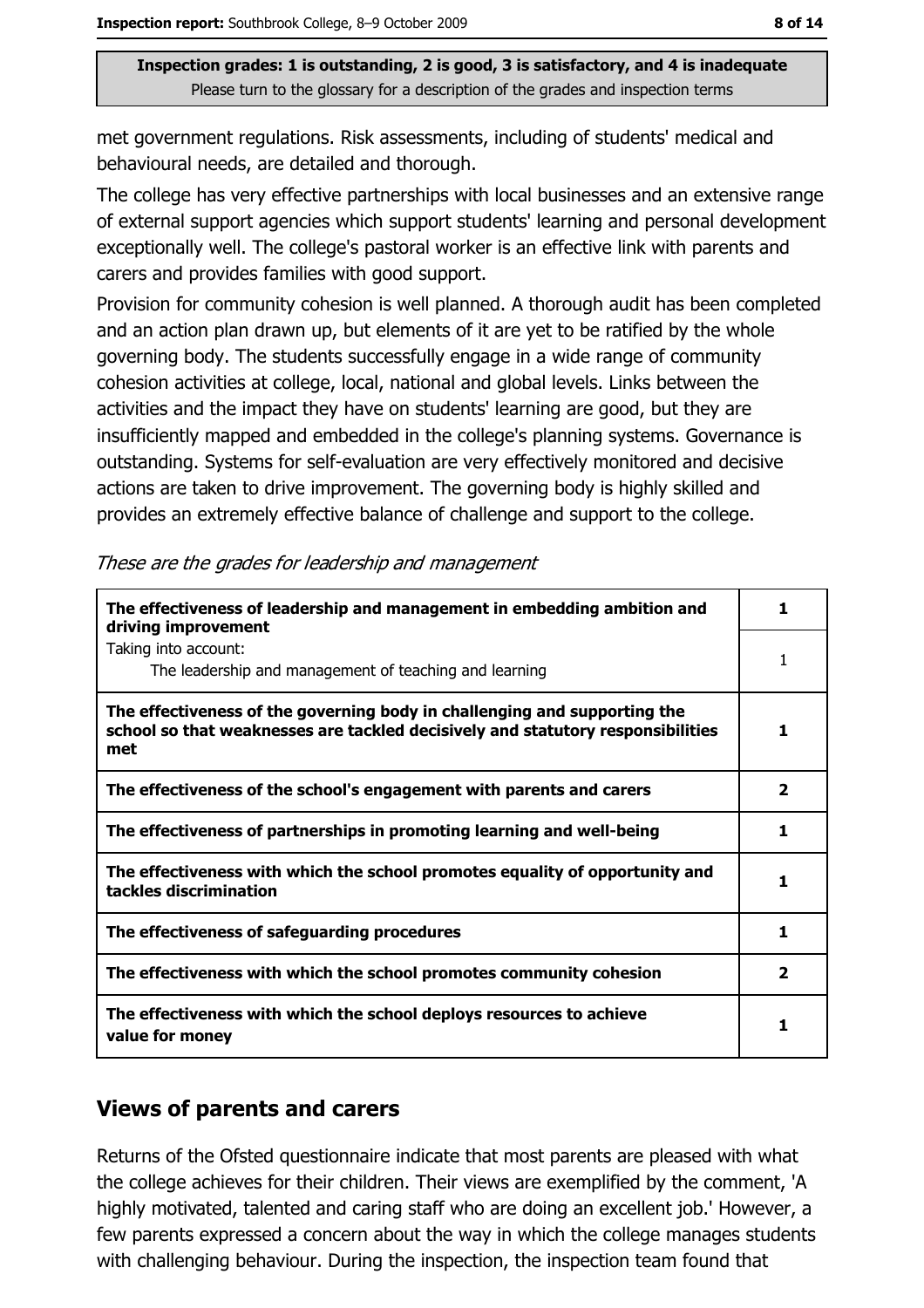behaviour was good but recognised that in recent years the college has admitted an increased number of students with autistic spectrum disorder who, at times, present with very complex behaviours. The college works closely with parents and carers and ceaselessly strives to improve this aspect of its work.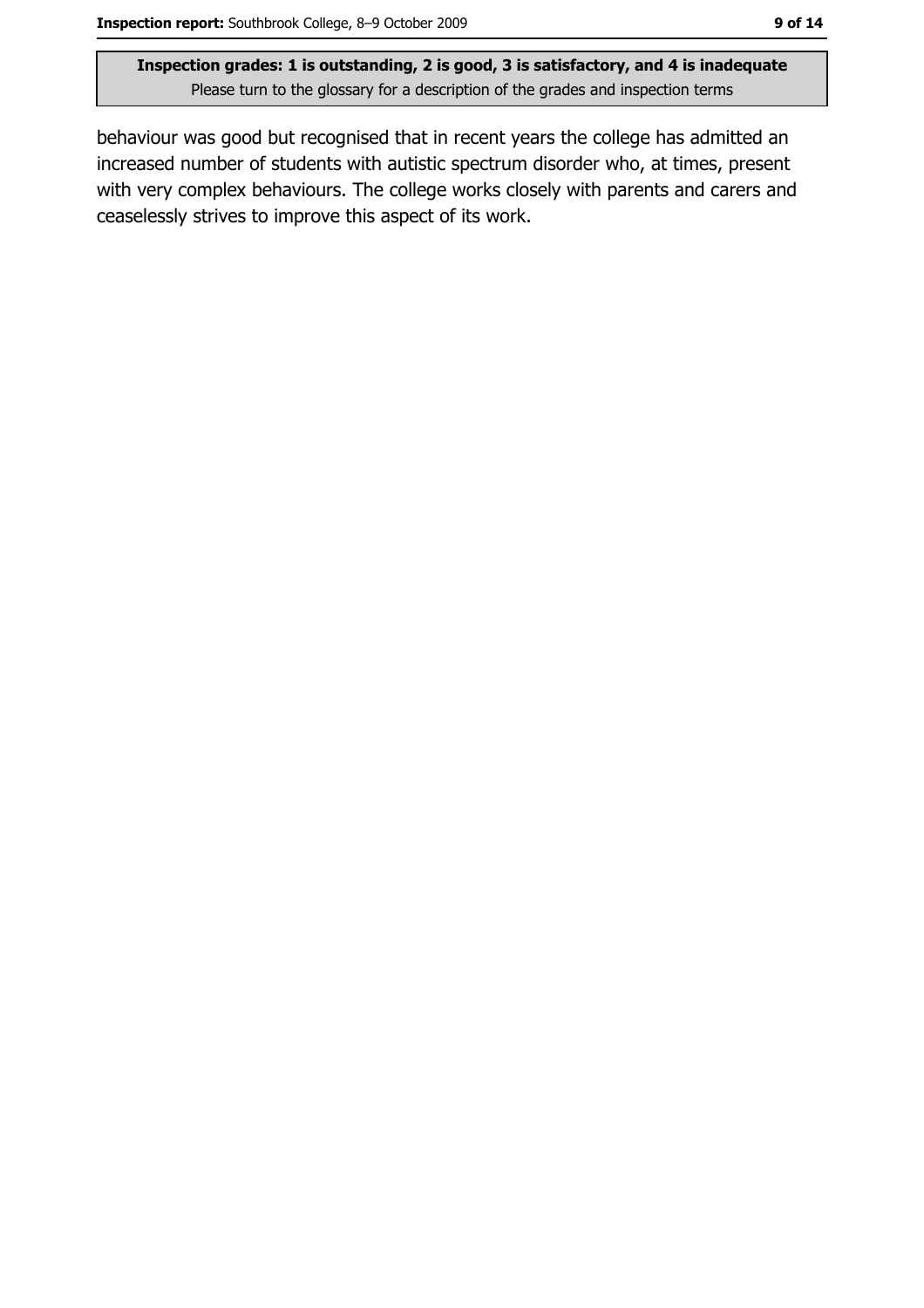#### Responses from parents and carers to Ofsted's questionnaire

Ofsted invited all the registered parents and carers of pupils registered at Southbrook College to complete a questionnaire about their views of the school.

In the questionnaire, parents and carers were asked to record how strongly they agreed with 13 statements about the school.

The inspection team received 30 completed questionnaires by the end of the on-site inspection. In total, there are 104 pupils registered at the school.

| <b>Statements</b>                                                                                                                                                                                                                                       | <b>Strongly</b><br><b>Agree</b> | <b>Strongly</b><br><b>Disagree</b><br><b>Agree</b><br>disagree |              |               |                |               |              |               |
|---------------------------------------------------------------------------------------------------------------------------------------------------------------------------------------------------------------------------------------------------------|---------------------------------|----------------------------------------------------------------|--------------|---------------|----------------|---------------|--------------|---------------|
|                                                                                                                                                                                                                                                         | <b>Total</b>                    | $\frac{1}{2}$                                                  | <b>Total</b> | $\frac{0}{0}$ | <b>Total</b>   | $\frac{0}{0}$ | <b>Total</b> | $\frac{1}{2}$ |
| My child enjoys school                                                                                                                                                                                                                                  | 17                              | 57                                                             | 12           | 40            | $\mathbf{1}$   | 3             | 0            | 0             |
| The school keeps my child<br>safe                                                                                                                                                                                                                       | 16                              | 53                                                             | 12           | 40            | $\mathbf{1}$   | 3             | 0            | 0             |
| The school informs me<br>about my child's progress                                                                                                                                                                                                      | 14                              | 47                                                             | 14           | 47            | $\mathbf{1}$   | 0             | 1            | 3             |
| My child is making enough<br>progress at this school                                                                                                                                                                                                    | 10                              | 33                                                             | 18           | 60            | $\mathbf 0$    | 0             | 0            | 0             |
| The teaching is good at this<br>school                                                                                                                                                                                                                  | 15                              | 50                                                             | 13           | 43            | $\mathbf{1}$   | 3             | 0            | 0             |
| The school helps me to<br>support my child's learning                                                                                                                                                                                                   | 11                              | 37                                                             | 15           | 50            | $\overline{2}$ | 7             | 0            | 0             |
| The school helps my child to<br>have a healthy lifestyle                                                                                                                                                                                                | 15                              | 50                                                             | 13           | 43            | $\mathbf 0$    | 0             | 0            | 0             |
| The school makes sure that<br>my child is well prepared for<br>the future (for example<br>changing year group,<br>changing school, and for<br>children who are finishing<br>school, entering further or<br>higher education, or<br>entering employment) | 13                              | 43                                                             | 13           | 43            | $\mathbf{1}$   | 3             | $\mathbf 0$  | 0             |
| The school meets my child's<br>particular needs                                                                                                                                                                                                         | 15                              | 50                                                             | 11           | 37            | $\mathbf{1}$   | 3             | $\mathbf{1}$ | 3             |
| The school deals effectively<br>with unacceptable behaviour                                                                                                                                                                                             | 12                              | 40                                                             | 16           | 53            | $\mathbf 0$    | 0             | 1            | 3             |
| The school takes account of<br>my suggestions and<br>concerns                                                                                                                                                                                           | 12                              | 40                                                             | 13           | 43            | $\mathbf{1}$   | 3             | $\mathbf{1}$ | 3             |
| The school is led and<br>managed effectively                                                                                                                                                                                                            | 17                              | 57                                                             | 10           | 33            | $\mathbf{1}$   | 3             | $\mathbf{1}$ | 3             |
| Overall, I am happy with my<br>child's experience at this<br>school                                                                                                                                                                                     | 18                              | 60                                                             | 12           | 40            | $\mathbf 0$    | 0             | $\mathbf 0$  | 0             |

The table above summarises the responses that parents and carers made to each statement. The percentages indicate the proportion of parents and carers giving that response out of the total number of completed questionnaires. Where one or more parents and carers chose not to answer a particular question, the percentages will not add up to 100%.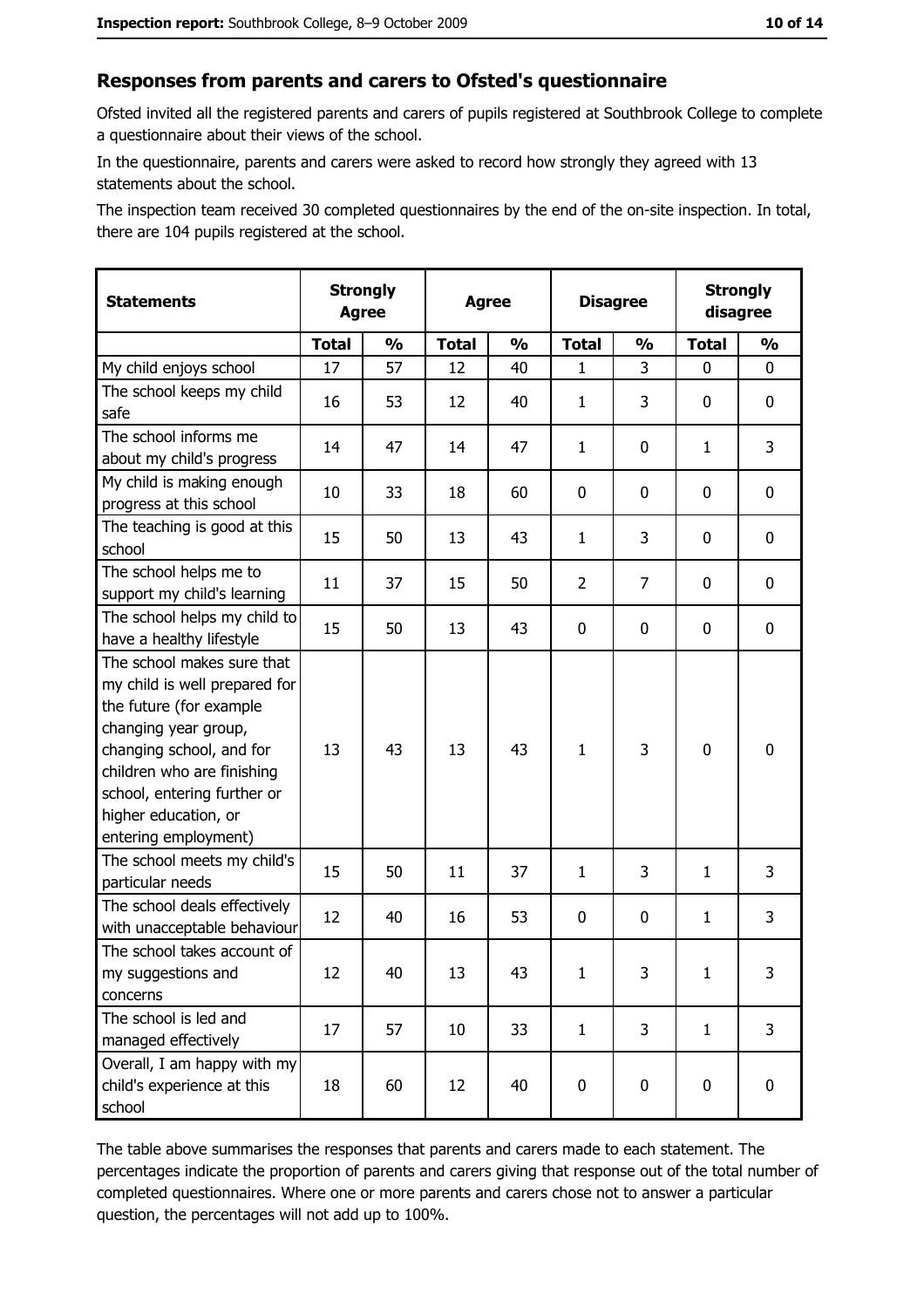# Glossary

| Grade   | <b>Judgement</b> | <b>Description</b>                                                                                                                                                                                                               |
|---------|------------------|----------------------------------------------------------------------------------------------------------------------------------------------------------------------------------------------------------------------------------|
| Grade 1 | Outstanding      | These features are highly effective. An oustanding<br>school provides exceptionally well for its pupils' needs.                                                                                                                  |
| Grade 2 | Good             | These are very positive features of a school. A school<br>that is good is serving its pupils well.                                                                                                                               |
| Grade 3 | Satisfactory     | These features are of reasonable quality. A satisfactory<br>school is providing adequately for its pupils.                                                                                                                       |
| Grade 4 | Inadequate       | These features are not of an acceptable standard. An<br>inadequate school needs to make significant<br>improvement in order to meet the needs of its pupils.<br>Ofsted inspectors will make further visits until it<br>improves. |

## What inspection judgements mean

## Overall effectiveness of schools inspected between September 2007 and July 2008

|                       | Overall effectiveness judgement (percentage of<br>schools) |      |                     |                   |  |
|-----------------------|------------------------------------------------------------|------|---------------------|-------------------|--|
| <b>Type of school</b> | <b>Outstanding</b>                                         | Good | <b>Satisfactory</b> | <b>Inadequate</b> |  |
| Nursery schools       | 39                                                         | 58   | 3                   | 0                 |  |
| Primary schools       | 13                                                         | 50   | 33                  | 4                 |  |
| Secondary schools     | 17                                                         | 40   | 34                  | 9                 |  |
| Sixth forms           | 18                                                         | 43   | 37                  | $\overline{2}$    |  |
| Special schools       | 26                                                         | 54   | 18                  | $\overline{2}$    |  |
| Pupil referral units  | 7                                                          | 55   | 30                  | 7                 |  |
| All schools           | 15                                                         | 49   | 32                  | 5                 |  |

New school inspection arrangements were introduced on 1 September 2009. This means that inspectors now make some additional judgements that were not made previously.

The data in the table above were reported in The Annual Report of Her Majesty's Chief Inspector of Education, Children's Services and Skills 2007/08.

Percentages are rounded and do not always add exactly to 100. Secondary school figures include those that have sixth forms, and sixth form figures include only the data specifically for sixth form inspection judgements.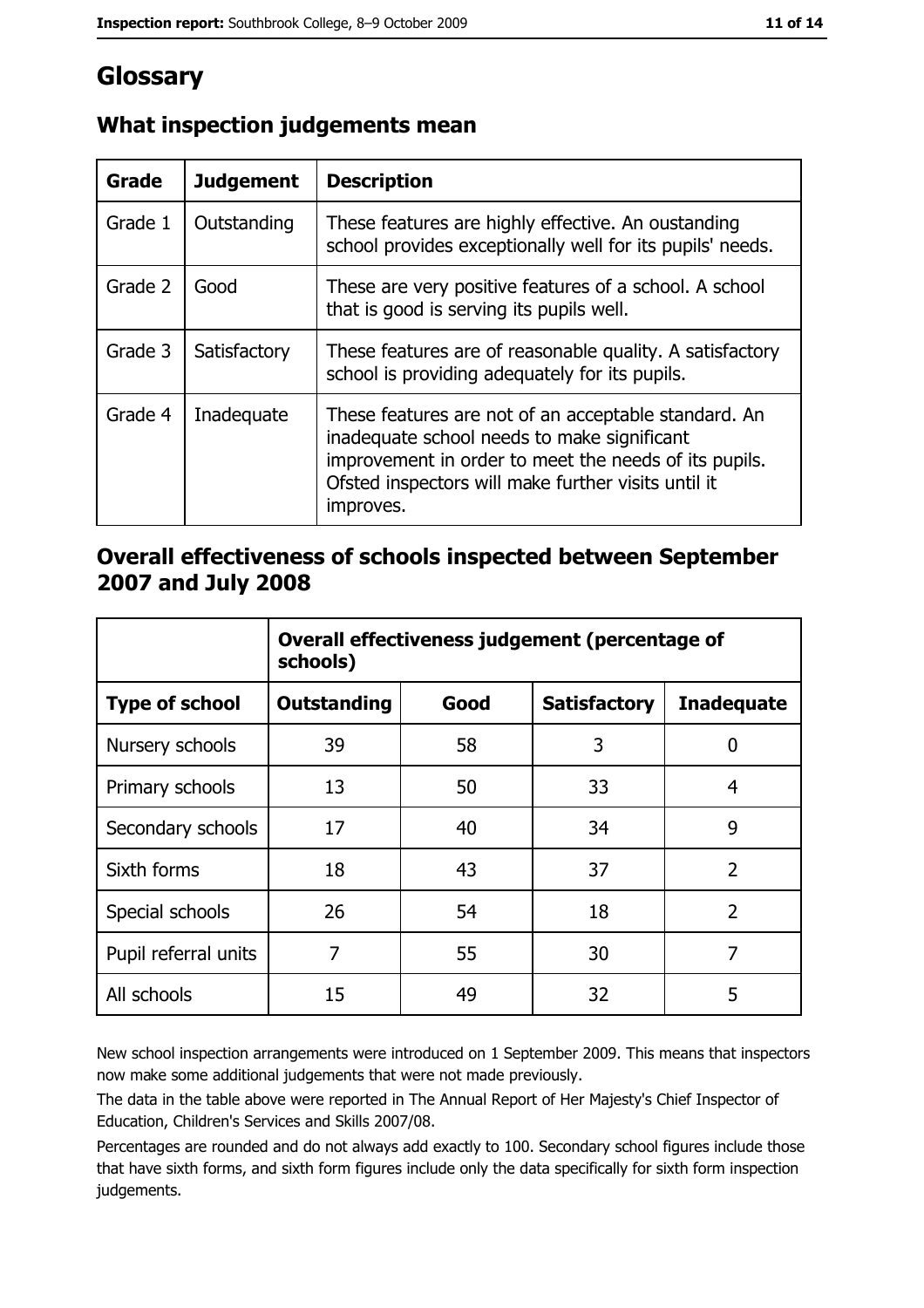# **Common terminology used by inspectors**

| Achievement:                  | the progress and success of a pupil in<br>their learning, development or training.                                                                                                                                                                                                                           |
|-------------------------------|--------------------------------------------------------------------------------------------------------------------------------------------------------------------------------------------------------------------------------------------------------------------------------------------------------------|
| Attainment:                   | the standard of the pupils' work shown by<br>test and examination results and in<br>lessons.                                                                                                                                                                                                                 |
| Capacity to improve:          | the proven ability of the school to<br>continue improving. Inspectors base this<br>judgement on what the school has<br>accomplished so far and on the quality of<br>its systems to maintain improvement.                                                                                                     |
| Leadership and management:    | the contribution of all the staff with<br>responsibilities, not just the headteacher,<br>to identifying priorities, directing and<br>motivating staff and running the school.                                                                                                                                |
| Learning:                     | how well pupils acquire knowledge,<br>develop their understanding, learn and<br>practise skills and are developing their<br>competence as learners.                                                                                                                                                          |
| <b>Overall effectiveness:</b> | inspectors form a judgement on a school's<br>overall effectiveness based on the findings<br>from their inspection of the school. The<br>following judgements, in particular,<br>influence what the overall effectiveness<br>judgement will be.                                                               |
|                               | The school's capacity for sustained<br>improvement.<br>Outcomes for individuals and groups<br>of pupils.<br>The quality of teaching.<br>The extent to which the curriculum<br>meets pupil's needs, including where<br>relevant, through partnerships.<br>The effectiveness of care, guidance<br>and support. |
| Progress:                     | the rate at which pupils are learning in<br>lessons and over longer periods of time. It<br>is often measured by comparing the<br>pupils' attainment at the end of a key<br>stage with their attainment when they<br>started.                                                                                 |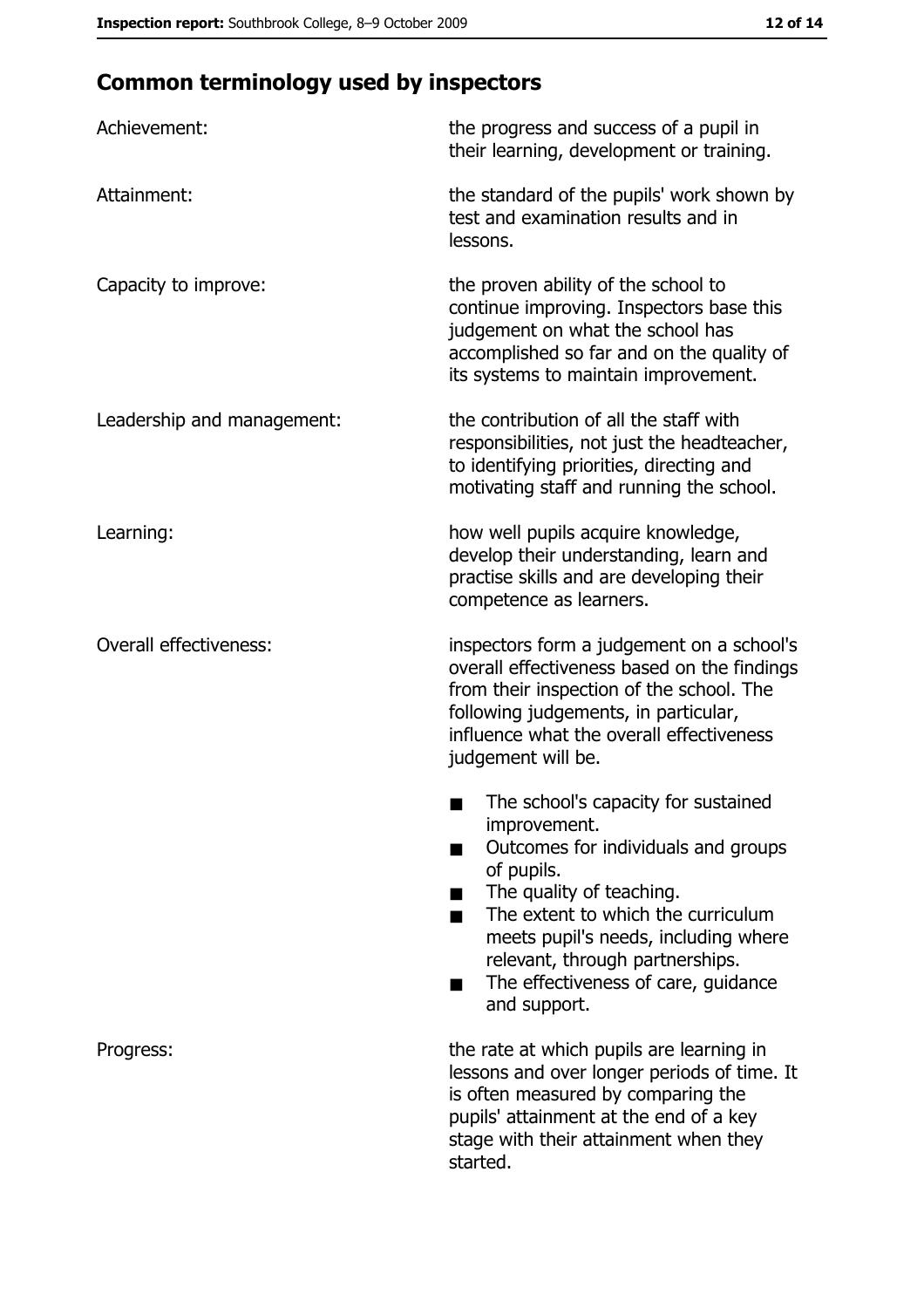This letter is provided for the school, parents and carers to share with their children. It describes Ofsted's main findings from the inspection of their school.



## 12 October 2009

Dear Students

Inspection of Southbrook College, Exeter, EX2 6JB

We thoroughly enjoyed our visit to your outstanding college. We think that Southbrook is a lovely place to be and we wish to thank those of you who took the time to talk to us about your life at college. You came across as students who are genuinely excited about your work at college.

Here are the main points we found.

- Your college is outstanding and provides you with lots of interesting and exciting  $\blacksquare$ things to do, both within the classroom and in the wider community.
- You achieve exceptionally well in English, mathematics and art and are very well  $\blacksquare$ prepared to start high-quality courses at further education colleges when you leave school.
- The teaching and care you receive are excellent.  $\blacksquare$
- You thoroughly enjoy coming to college and your behaviour is good.  $\blacksquare$
- Your principal and her committed staff team run your college outstandingly well and  $\blacksquare$ ensure that you are kept very safe and that your behavioural and medical needs are exceptionally well met.
- You develop very important work-related and life skills to equip you to take your  $\blacksquare$ place as responsible adults in society.
- Your accreditation opportunities, including for acquiring vocational qualifications,  $\blacksquare$ are very good.

To help your caring and outstanding college to get even better, I have asked your teachers to make sure that you are given even more opportunities to learn about your own community and the diverse communities in your country and around the world.

Thank you once again for your help during this inspection.

Yours faithfully

Jeffery Plumb

Lead Inspector